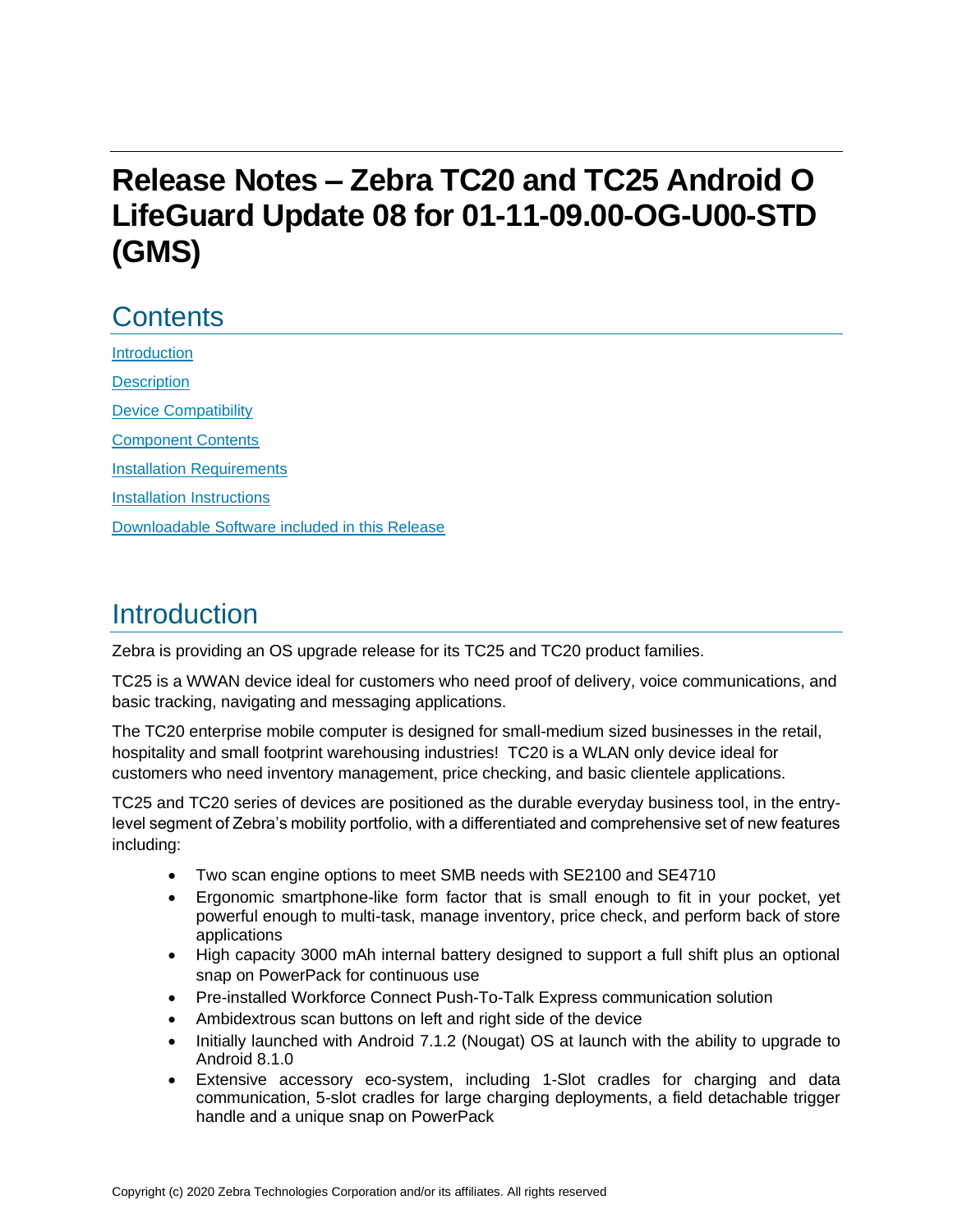## <span id="page-1-0"></span>**Description**

This is the first Android 8.1.0 software release for TC25 and TC20 Mobile Computers. This release contains software packages for Android OREO GMS operating system for TC20 and TC25.

**Note:** Devices manufactured after 20MAR19 should be flashed with LifeGuard update 2 (CFE-TC2X-O-XX-011109-G-00-02.zip) or higher.

#### **1. CFE v8 Updates:**

❖ CFE-TC2X-O-XX-011109-G-00-08.zip (GMS)

#### 1. **Android Security Patch Level**: October 01, 2019

Use the below link to see the Android Security bulletin for more information:<https://source.android.com/security/bulletin/>

- 2. Updated below mentioned components:
	- Wifi FUSIONLIFTEQA\_1\_0.0.0.022\_O
	- Osx QCT.81.8.9.UL

#### **2. CFE v7 Updates:**

❖ CFE-TC2X-O-XX-011109-G-00-07.zip (GMS)

#### 1. **Android Security Patch Level**: September 01, 2019

Use the below link to see the Android Security bulletin for more information:<https://source.android.com/security/bulletin/>

- 2. SPR37601 Resolved an issue where locale en\_IE and es\_MX was not being set successfully.
- 3. MX, StageNow, EMDK, Datawedge components update:

Note: For detailed release notes, please refer [http://techdocs.zebra.com](http://techdocs.zebra.com/)

- o MX: v9.0.4.3
- o StageNow: v3.3.1.2000
- o Datawedge: v7.3.26
- o EMDK: v7.3.21.2321
- o DDT: v1.17.0.9

#### **3. CFE v6 Updates:**

❖ CFE-TC2X-O-XX-011109-G-00-06.zip (GMS)

#### 1. **Android Security Patch Level**: August 01, 2019

Use the below link to see the Android Security bulletin for more information:<https://source.android.com/security/bulletin/>

- 2. SPR37273 Resolved an issue wherein EHS Hostname in title was not reflecting updated HostName after device reboot.
- 3. MX, StageNow, EMDK, Datawedge components update:

Note: For detailed release notes, please refer [http://techdocs.zebra.com](http://techdocs.zebra.com/)

- o MX: v9.0.4.1
	- a. SPR36994 Resolved MX initialization issue wherein EHS was calling MX before completion of MX initialization process.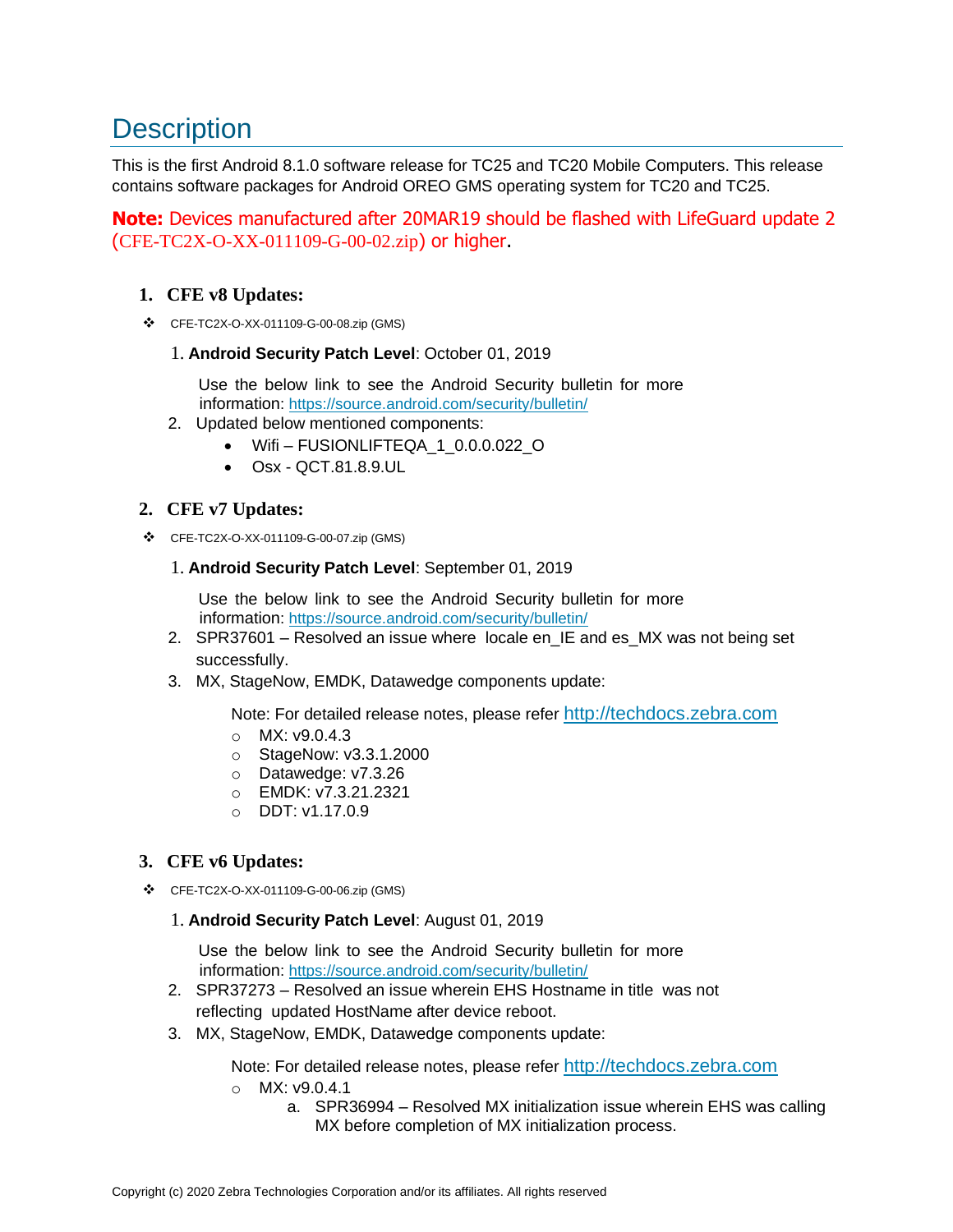- o StageNow: v3.3.1.2000
- o Datawedge: v7.3.24
	- a. SPR37124 Resolved an issue where in ADF rule with crunch spaces was removing last character from barcode data with space.
	- b. SPR37060/SPR36880 Resolved an issue wherein Datawedge was not disabling the scanner upon resume during app transition from background to foreground causing intermittent scanning failures.
- o EMDK: v7.3.19.2319
- o DDT: v1.17.0.9

#### **4. CFE v5 Updates:**

❖ CFE-TC2X-O-XX-011109-G-00-05.zip (GMS)

#### 1. **Android Security Patch Level**: July 01, 2019

Use the below link to see the Android Security bulletin for more information:<https://source.android.com/security/bulletin/>

- 2. SPR36865 Resolved an issue wherein upon pressing Hardware trigger used to switch between tabs, while Chrome was in foreground with multiple tabs open.
- 3. Updated below mentioned components:
	- Wifi-FUSIONLIFTEQA 1 0.0.0.019 O
		- $\circ$  SPR36702 Resolved an issue wherein the MU was not able to connect to WLAN profile randomly after few reboots.

#### **5. CFE v4 Updates:**

❖ CFE-TC2X-O-XX-011109-G-00-04.zip (GMS)

#### 1. **Android Security Patch Level**: June 01, 2019

Use the below link to see the Android Security bulletin for more information:<https://source.android.com/security/bulletin/>

- 2. SPR36970 Resolved an issue wherein scanner was not working intermittently on few units after factory reset.
- 3. SPR36457 Resolved an issue wherein period key was not working when used in RDP on Linux CentOS 7 server. User needs to push an empty file namely SPR36457.txt and copy it into /enterprise/usr/persist/ and reboot the device for this functionality to get enabled.
- 4. Updated below mentioned components:
	- Wifi-FUSIONLIFTEQA 1 0.0.0.018 O
	- OSX version QCT.81.8.4.UL

#### **6. CFE v3 Updates:**

❖ CFE-TC2X-O-XX-011109-G-00-03.zip (GMS)

#### 1. **Android Security Patch Level**: May 01, 2019

Use the below link to see the Android Security bulletin for more information:<https://source.android.com/security/bulletin/>

2. SPR36906 - Resolved an issue wherein performing Factory reset using StageNow resulted in formatting of cache.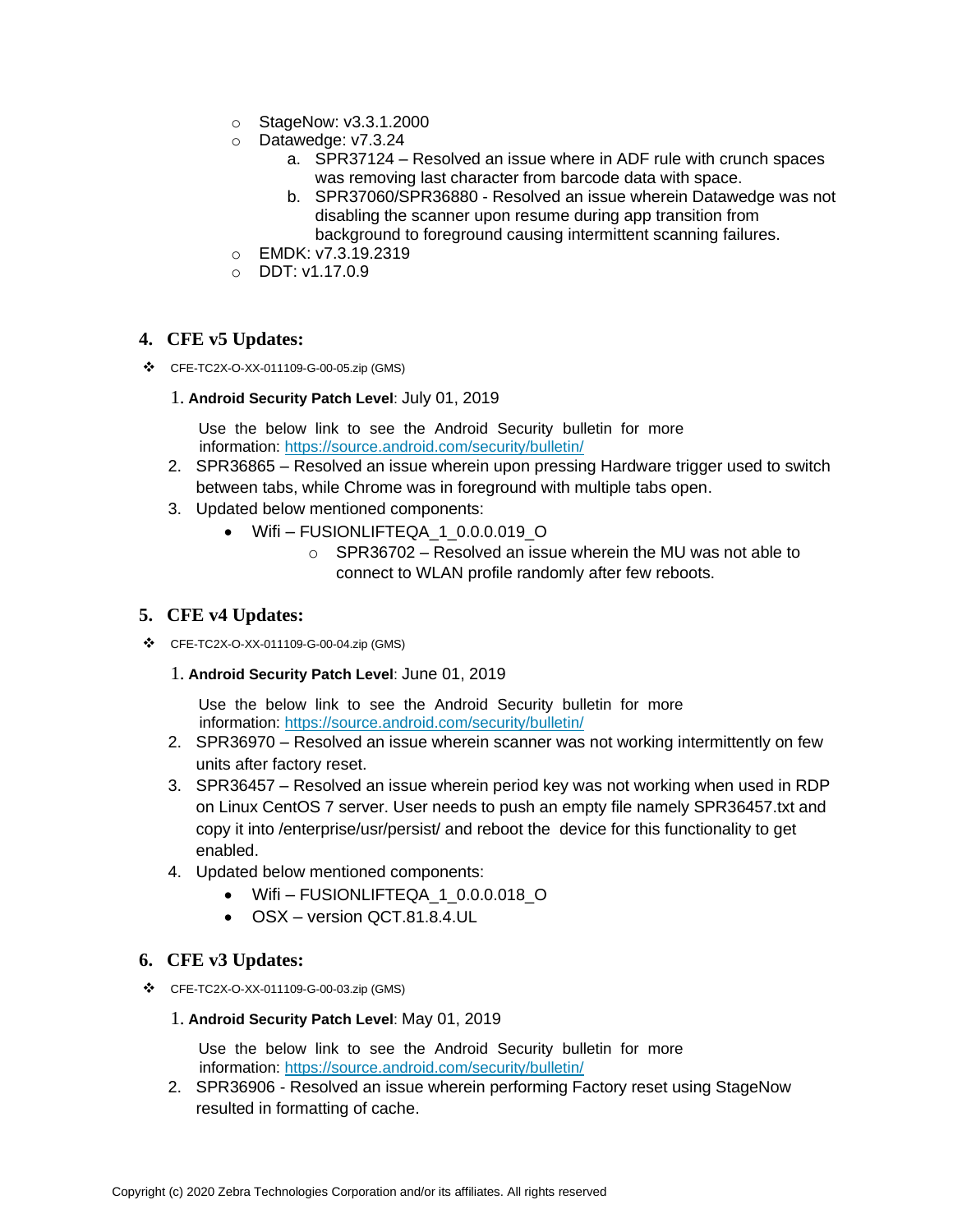#### **7. CFE v2 Updates:**

❖ CFE-TC2X-O-XX-011109-G-00-02.zip (GMS)

#### 1. **Android Security Patch Level**: April 01, 2019

Use the below link to see the Android Security bulletin for more information:<https://source.android.com/security/bulletin/>

- 2. Updated below mentioned components:
	- Scanning\_Framework version 22.0.5.0
	- Wifi FUSIONLIFTEQA\_1\_0.0.0.016\_O
	- OSX version QCT.81.8.3.3UL
	- BT\_Pairing\_Utility 3.1**5**
- 3. SPR35855/35695 Resolved an issue wherein scanned data was being delivered as individual characters to the applications.
- 4. SPR36117/36095 OSx provisioning properties were getting intermittently reset causing device to be in a non-provisioned state causing below symptoms.
	- When scanning a barcode it does not decode into [the](https://confluence.zebra.com/pages/createpage.action?spaceKey=LIF&title=customer+apps+or+DWDEMO) targeted application.
	- A long press on the power key does not bring up the "Airplane" menu item.
	- HOME and RECENT keys were not functional.
- 5. SPR36220 resolved an issue where-in Google Play services were getting disabled after bypassing GMS Setup wizard.
- 6. SPR36685 Resolved an issue wherein image distortion issue was observed while scanning a barcode using any application.

#### **8. CFE v1 Updates:**

❖ CFE-TC2X-O-XX-011109-G-00-01.zip (GMS)

#### 1. **Android Security Patch Level**: February 01, 2019

Use the below link to see the Android Security bulletin for more information:<https://source.android.com/security/bulletin/>

2. SPR36021 - Resolved an issue wherein voice call quality was getting degraded when phone is slightly moved away from the mouth area.

## <span id="page-3-0"></span>Device Compatibility

This software release has been approved for Android TC20 OREO GMS models mentioned below.

| <b>Device</b>          | <b>Operating System</b>                           |
|------------------------|---------------------------------------------------|
| TC200J-10C112A6        | Android O GMS ROW - EMEA, LATAM,<br>APAC & Canada |
| TC200J-10C112US        | Android O GMS US Only                             |
| <b>TC200J-10A111US</b> | Android O GMS US Only                             |
| TC200J-10A111A6        | Android O GMS ROW - EMEA, LATAM,<br>APAC & Canada |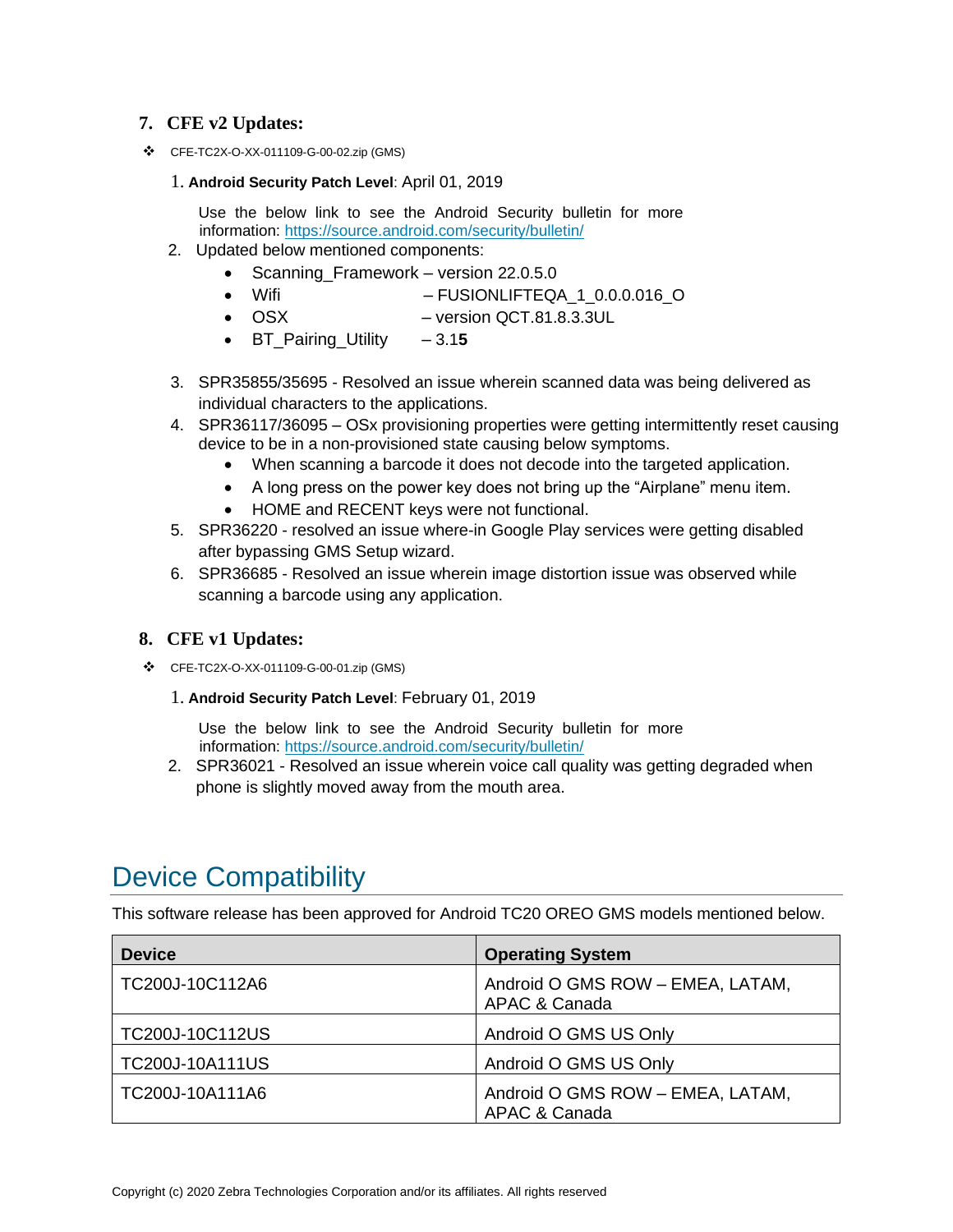| TC200J-10C213A6        | Android O GMS ROW - EMEA, LATAM,<br>APAC & Canada (Premium SKU) |
|------------------------|-----------------------------------------------------------------|
| TC200J-10C213US        | Android O GMS US Only (Premium SKU)                             |
| TC200J-10A111TN        | Android O GMS TUNISIA Only                                      |
| TC200J-10C112TN        | Android O GMS TUNISIA Only                                      |
| TC200J-10C213IA        | Android O GMS INDIA (Premium SKU)                               |
| TC200J-10C112IA        | Android O GMS INDIA                                             |
| TC200J-10A111IA        | Android O GMS INDIA                                             |
| TC200J-1KC111A6        | Android O GMS ROW EMEA, LATAM, APAC<br>& Canada (Keyboard SKU)  |
| <b>TC200J-1KC111IA</b> | Android O GMS INDIA (Keyboard SKU)                              |
| <b>TC200J-1KC111TN</b> | Android O GMS TUNISIA (Keyboard SKU)                            |
| <b>TC200J-1KC111US</b> | Android O GMS US (Keyboard SKU)                                 |
| TC200J-10C213AZ        | Android O GMS Australia/New Zealand<br>(Premium SKU)            |

This software is also approved for Android TC25 OREO GMS models mentioned below

| <b>Device</b>   | <b>Operating System</b>          |
|-----------------|----------------------------------|
| TC25AJ-10C102A6 | Android O GMS ROW - EMEA         |
| TC25AJ-10B101A6 | Android O GMS ROW - EMEA         |
| TC25BJ-10C102A6 | Android O GMS ROW - EMEA & APAC  |
| TC25BJ-10B101A6 | Android O GMS ROW - EMEA & APAC  |
| TC25BJ-10C102IA | Android O GMS ROW - INDIA        |
| TC25BJ-10B101IA | Android O GMS ROW - INDIA        |
| TC25BJ-10C102BR | Android O GMS ROW - BRAZIL       |
| TC25BJ-10B101BR | Android O GMS ROW - BRAZIL       |
| TC25BJ-10C102TN | Android O GMS ROW - TUNISIA      |
| TC25BJ-10B101TN | Android O GMS ROW - TUNISIA      |
| TC25BJ-10C102JP | Android O GMS ROW - JAPAN        |
| TC25BJ-10B101JP | Android O GMS ROW - JAPAN        |
| TC25AJ-10C102US | Android O GMS NORTH AMERICA - US |
| TC25AJ-10B101US | Android O GMS NORTH AMERICA - US |
| TC25BJ-10B101ID | Android O GMS ROW - INDONESIA    |
| TC25BJ-10C102ID | Android O GMS ROW - INDONESIA    |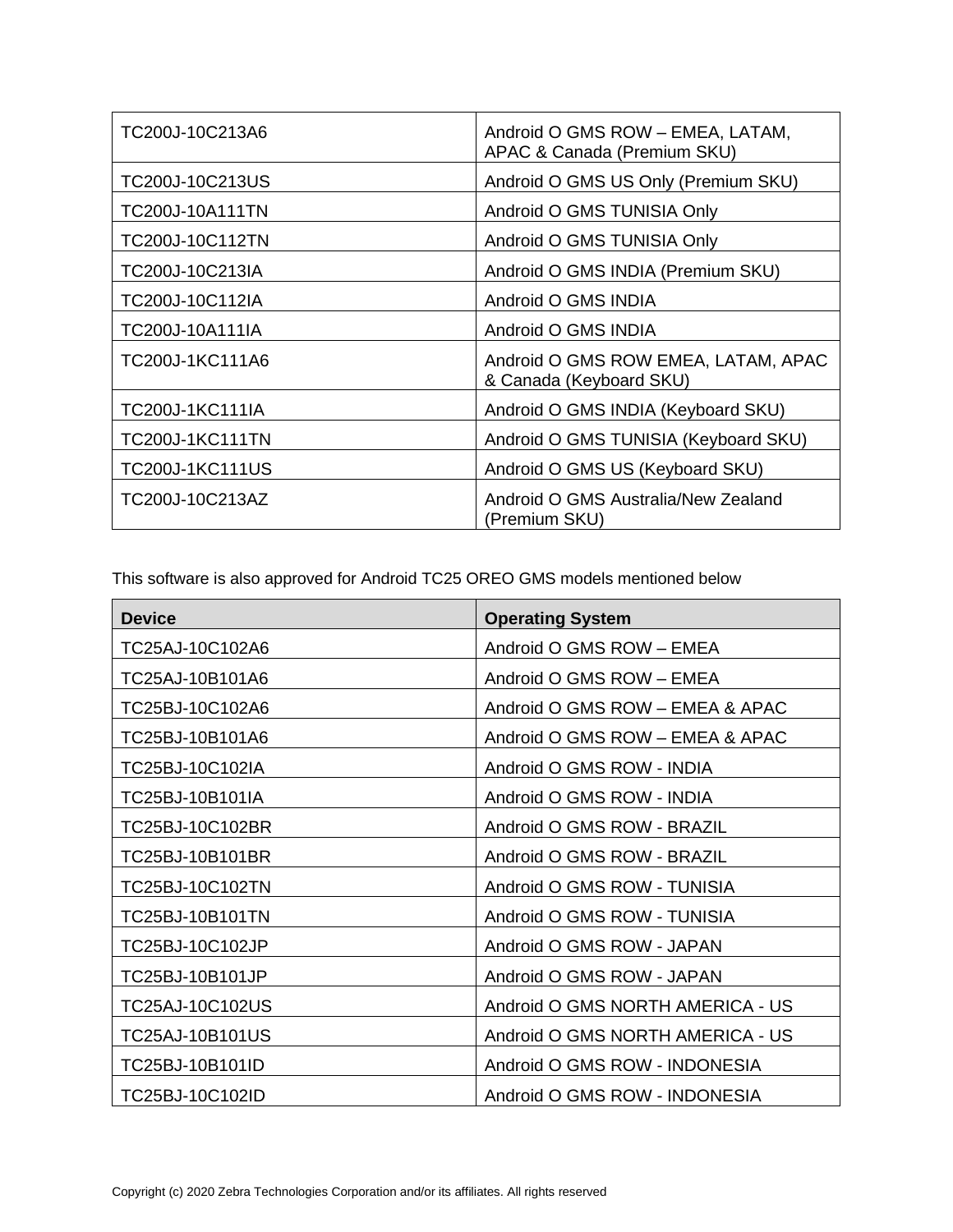# <span id="page-5-0"></span>Component Contents

| <b>Component</b>                    | <b>Version</b>                                                                                                             |
|-------------------------------------|----------------------------------------------------------------------------------------------------------------------------|
| Build_version                       | 01-11-09.00-OG-U08-STD                                                                                                     |
| Android_version                     | 8.1.0                                                                                                                      |
| Android_SDK_Level                   | 26                                                                                                                         |
| <b>Android Security Patch Level</b> | October 1, 2019                                                                                                            |
| Linux_kernel                        | 3.18.71                                                                                                                    |
| Wifi                                | FUSIONLITE_QA_1_0.0.0.022_O<br>Application: QA_1_00.0.0.008_O<br>Middleware: QA_1_00.0.0.011_O<br>Radio: QA_1_00.0.0.018_O |
| Platform                            | Qualcomm MSM8937                                                                                                           |
| Scanning_Framework                  | 22.0.5.0                                                                                                                   |
| <b>DWDemo</b>                       | 2.0.13                                                                                                                     |
| <b>OSX</b>                          | QCT.81.8.9.UL                                                                                                              |
| <b>MXMF</b>                         | 9.0.4.3                                                                                                                    |
| Touch                               | Focaltech V1.1 20161103 (fw:0x24)                                                                                          |
| Bluetooth_Stack                     | CNSS-PR-4-0-552-166444-1/01050102                                                                                          |
| Flash_Size                          | 16G / 32G                                                                                                                  |
| RAM_Size                            | 2G                                                                                                                         |
| <b>GPS</b>                          | MPSS.JO.3.0-00431-8937_GENNS_PACK-1                                                                                        |
| <b>MMS</b>                          | 8.1.0                                                                                                                      |
| RIL_Version                         | Qualcomm RIL 1.0                                                                                                           |
| <b>BT_Pairing_Utility</b>           | 3.15                                                                                                                       |
| Datawedge                           | 7.3.26                                                                                                                     |
| Camera                              | 2.0.002                                                                                                                    |
| <b>PTT</b>                          | 3.1.39                                                                                                                     |
| RxLogger                            | 5.4.12.0                                                                                                                   |
| <b>StageNow</b>                     | 3.3.1.2000                                                                                                                 |
| Zebra Data Service                  | 3.4.0.1180                                                                                                                 |
| <b>EMDK</b>                         | 7.3.21.2321                                                                                                                |
| <b>IMEI SV Number</b>               | 09                                                                                                                         |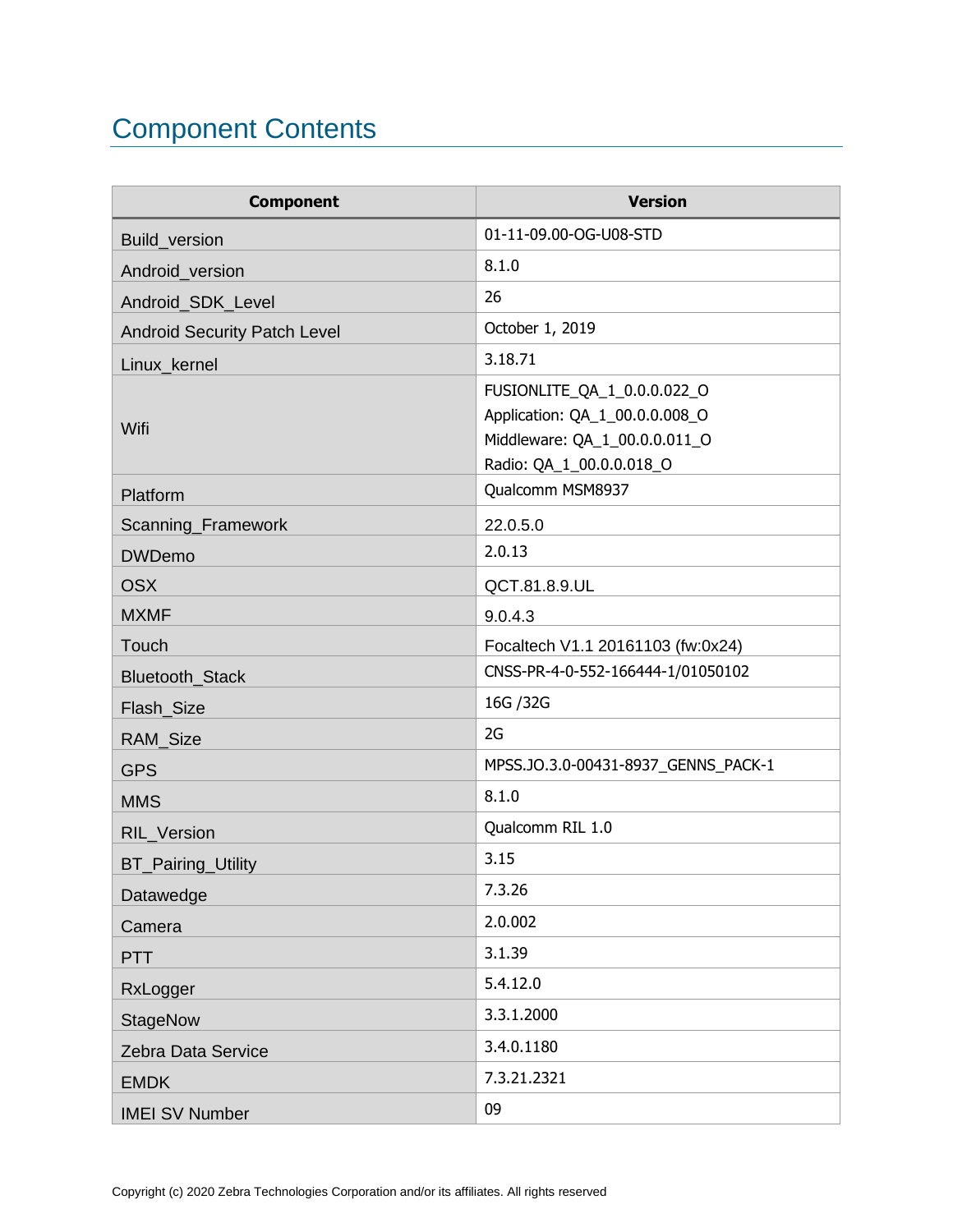| <b>OEM Config</b>        | 8.1.0.9                                                                                                                                                                                                                                                                                                                                |
|--------------------------|----------------------------------------------------------------------------------------------------------------------------------------------------------------------------------------------------------------------------------------------------------------------------------------------------------------------------------------|
| Zebra Folder             | 8.1                                                                                                                                                                                                                                                                                                                                    |
| <b>EIS</b>               | 1.0.0.5                                                                                                                                                                                                                                                                                                                                |
| <b>DDT</b>               | 1.17.0.9                                                                                                                                                                                                                                                                                                                               |
| <b>Audio SW Version</b>  | 0.3.0.0                                                                                                                                                                                                                                                                                                                                |
| <b>Acoustic Profiles</b> | General: CO4.2<br>Cellular: CO4.2                                                                                                                                                                                                                                                                                                      |
| Finger prints            | Zebra/TC25/TC25FM:8.1.0/01-11-09.00-OG-U08-<br>STD/ 190919:user/release-keys,<br>Zebra/TC20/ TC20RT: 8.1.0/01-11-09.00-OG-U08-<br>STD/ 190919:user/release-keys,<br>Zebra/ TC20/ TC20RD: 8.1.0/01-11-09.00-OG-<br>U08-STD/190919:user/release-keys,<br>Zebra/ TC20/ TC20KB: 8.1.0/01-11-09.00-OG-<br>U08-STD/ 190919:user/release-keys |

## <span id="page-6-0"></span>Installation Requirements

### HW Requirements

- Windows PC running Windows 7/10 32/64 bits
- USB Type C Cable
- Micro SD Card with at least 2GB capacity (optional)

### SW Requirements

Please make sure following components are installed on your computer before commencing OS installation.

- Zebra Android USB Driver V2.2 or higher
- Android Debug Bridge (ADB) version 1.0.39 or higher
- TC20/TC25 GMS Android OS Release Images

### Image Compatibility

Please note that GMS full package update file is not compatible with China based SKUs hence China based SKUs will not allow to download GMS images. Attempt to install GMS Image on China based SKUs will gracefully fail and report image incompatibility error.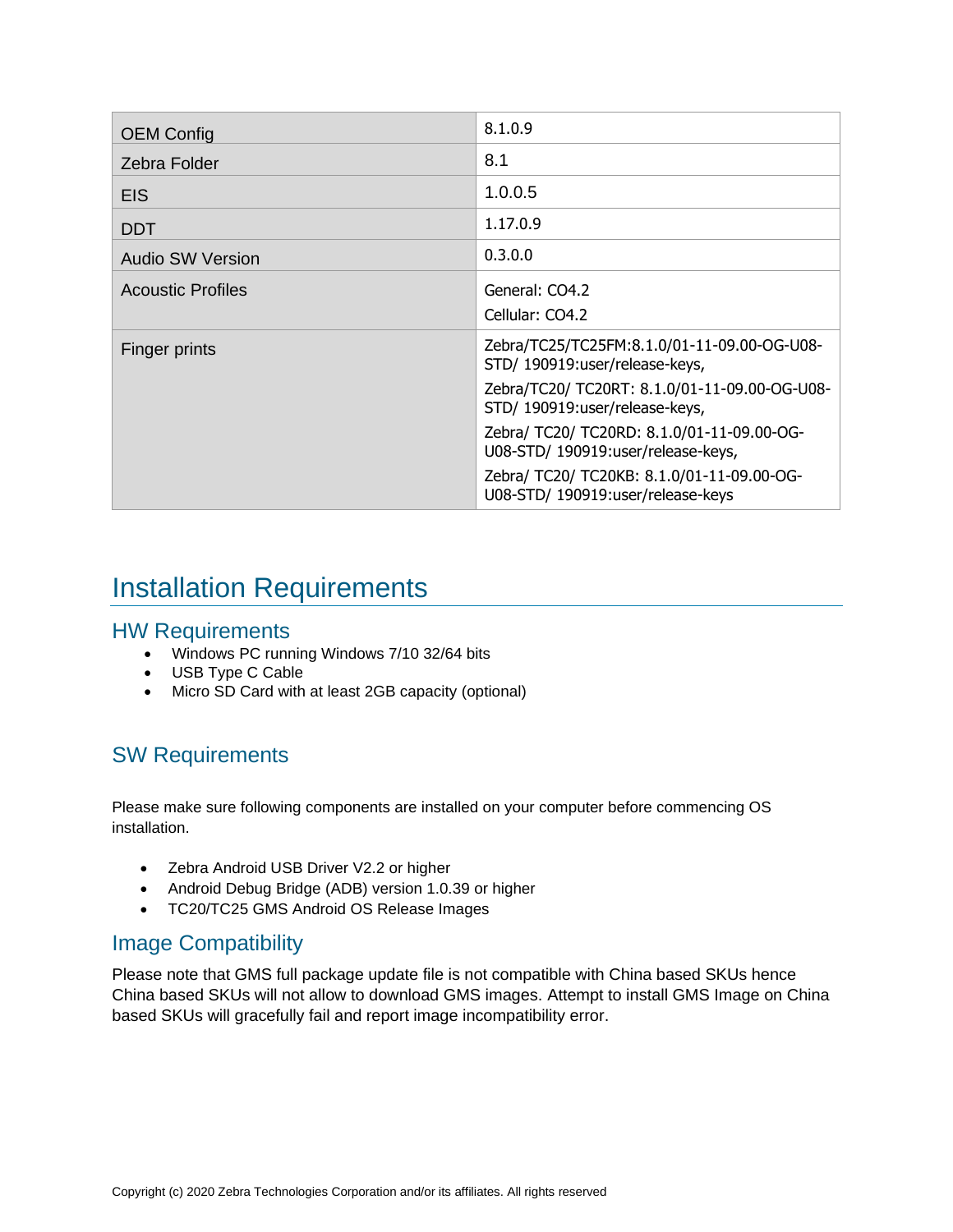## <span id="page-7-0"></span>Installation Instructions

### Using the "adb sideload" method

#### Assumptions

- 1. ADB installed on PC
- 2. TC20/TC25 has Developer options enabled
- 3. USB debugging ON

#### Procedure

- 1. Plug the TC20/TC25 into the USB & Charging Cable and then the Cable to the PC. If you have a Cradle with USB connectivity, connect it now.
- 2. You may need to pull down notification bar, and tap on the notification which says, "USB charging this device", and change it to "Transfer files".
- 3. Open Command Prompt on PC, run "adb devices" and check to see if you can see the device's serial number… If yes, proceed… if not you will need to get the PC set up with the proper drivers or install an External SD Card.
- 4. You may also get a pop up on your PC (Win 7) that you will be connected as a Portable Media Player… this can be ignored.
- 5. Entering Recovery Mode
	- a. Choice 1: In Command Prompt, type "adb reboot recovery" and click enter.
	- b. Choice 2:
		- i. Reboot and hold PTT key
		- ii. When Zebra Technologies logo appears on the screen Release the PTT Key
- 6. Your TC20/TC25 will reboot and take you to Android Recovery screen.
- 7. To select Sideload Method
	- a. Use the Volume + and to highlight, "Apply upgrade from ADB" and press the Power Key to select it
- 8. With your Command Prompt, open, type "adb sideload" and add a space and then drag and drop the zip file which you want to apply to the device and press enter.
	- a. When the file download starts, the command window will show progress with a percentage completed.
	- b. Device display will show a series of messages indicating it is downloading, verifying and installing the image on to the device.
- 9. After successful update, the device will auto reboot and you see Zebra on top and POWERED BY android at the bottom and after about 10 second will transition to the TC20/TC25 Touch Computer splash screen with 5 dancing white dots at bottom… it will stay at this screen for up to 4 minutes and then present the "Welcome Screen".
- 10. After this you will need to complete the process by setting up Wi-Fi and E-mail accounts and such.
- 11. To make sure the OS Update took place, once the initial setup is complete;
	- a. Go to "Settings" and scroll down to "System" and navigate to "About phone" and look at the "Build number". It should state "01-11-09.00-OG-U08-STD".
- 12. Setting the Date and Time. If you associate the device to a WLAN AP, it should automatically set the date and time. The only thing left is to set the time zone. Go to "Settings" and scroll to and select "Date & time". Scroll down to and select "Select time zone" and scroll down to and select the appropriate time zone and you are done.
- 13. Now you are all set to use your TC20/TC25.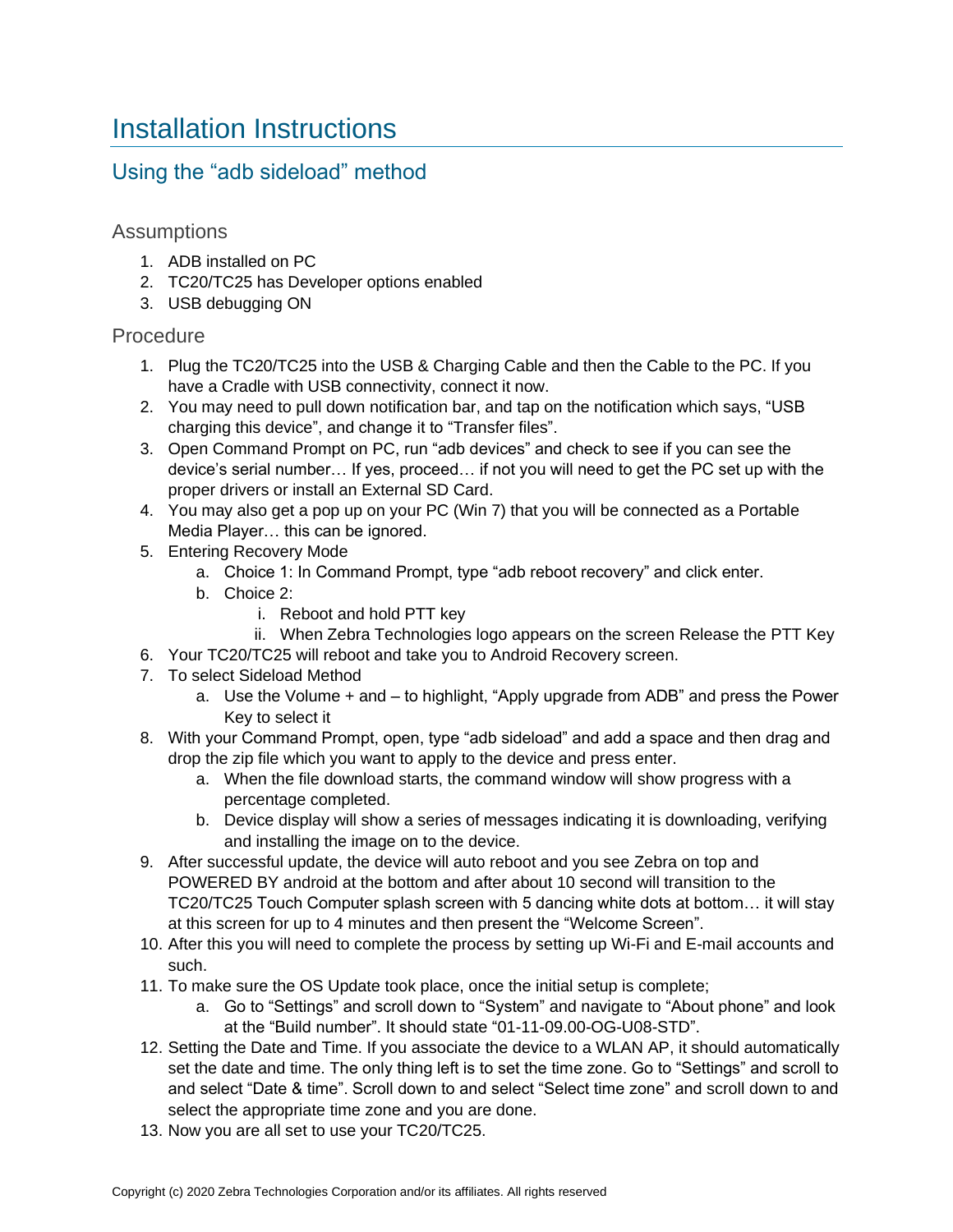### Using External SD Card

- 1. Plug the TC20/TC25 into the USB & Charging Cable and then the Cable to the PC. If you have a Cradle with USB connectivity, connect it now.
- 2. You may need to pull down notification bar, and tap on the notification which says "USB charging this device", and then change it to "Transfer files".
- 3. You may also get a pop up on your PC (Win 7) that you will be connected as a Portable Media Player… this can be ignored.
- 4. Copy the required files to the SD Card. This can be done in two ways
	- a. Copy the files to the Micro SD card with the help of a SD Adapter which gets inserted to the SD slot of your PC/Laptop/SD Writer.
	- b. Directly transfer files to the Micro SD card which is inserted in to the back of the device. Please refer to the user guide on how to open the back door and inserting the SD card to the device.
- 5. Entering Recovery Mode
	- a. Choice 1: In Command Prompt, type "adb reboot recovery" and click enter.
	- b. Choice 2:
		- i. Reboot and hold PTT key
		- ii. When Zebra Technologies logo appears on the screen Release the PTT Key
- 6. Your TC20/TC25 will reboot and take you to Android Recovery screen.
- 7. Applying update via External SD card
	- a. Use the Volume + and to highlight select option to "Apply upgrade from SD card" and press the Power Key to select it
	- b. Use the Volume + and to highlight package to be installed (downloaded Zip file) and press the Power Key to select it.
- 8. After successful update the device will auto reboot and you see Zebra on top and POWERED BY android at the bottom and after about 10 second will transition to the TC20/TC25 Touch Computer splash screen with 5 dancing white dots at bottom… it will stay at this screen for up to 4 minutes and then present the "Welcome Screen".
- 9. After this you will need to complete the process by setting up Wi-Fi and E-mail accounts and such.
- 10. To make sure the OS Update took place, once the initial setup is complete;
	- a. Go to "Settings" and scroll down to "System" and navigate to "About phone" and look at the "Build number". It should state "01-11-09.00-OG-U08-STD".
- 11. Setting the Date and Time. If you associate the device to a WLAN AP, it should automatically set the date and time. The only thing left is to set the time zone. Go to "Settings" and scroll to and select "Date & time". Scroll down to and select "Select time zone" and scroll down to and select the appropriate time zone and you are done.
- 12. Now you are all set to use your TC20/TC25.